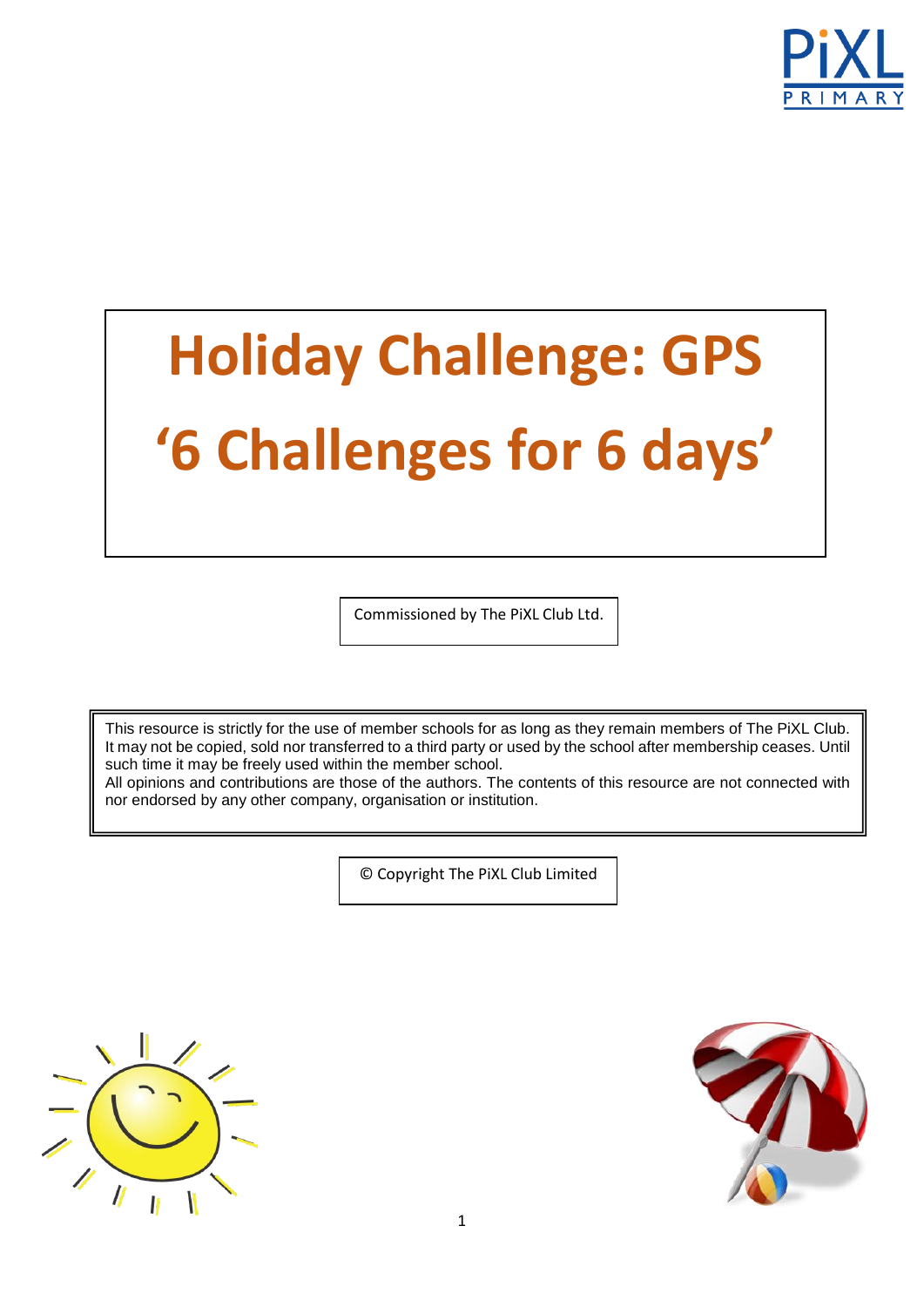

## **Grammar, Punctuation & Spelling Test One: ANSWERS**

| Qu.            | <b>Answer</b>                                                              |                                                                       |                                       |             |               |                  |  |  |
|----------------|----------------------------------------------------------------------------|-----------------------------------------------------------------------|---------------------------------------|-------------|---------------|------------------|--|--|
| $\mathbf{1}$   | under, on                                                                  |                                                                       |                                       |             |               |                  |  |  |
| $\overline{2}$ |                                                                            | had, forgot                                                           |                                       |             |               |                  |  |  |
| 3              | facial, partial, potential, official<br>(Answers must be spelt correctly.) |                                                                       |                                       |             |               |                  |  |  |
| 4              | The man (a nurse at the local hospital) was late for work. (Option 3)      |                                                                       |                                       |             |               |                  |  |  |
|                |                                                                            |                                                                       | Sentence                              |             | Sentence type |                  |  |  |
|                |                                                                            |                                                                       | Going abroad on holiday is expensive  |             | S             |                  |  |  |
| 5              |                                                                            |                                                                       | Go into town and book a holiday       |             | C             |                  |  |  |
|                | Going to visit new places is fun, isn't it                                 |                                                                       |                                       |             | Q             |                  |  |  |
| 6              | he, them                                                                   |                                                                       |                                       |             |               |                  |  |  |
|                |                                                                            |                                                                       | Sentence                              | <b>Noun</b> | <b>Adverb</b> | <b>Adjective</b> |  |  |
|                |                                                                            | He does not feel very well.                                           |                                       |             |               | $\sqrt{ }$       |  |  |
| 7              |                                                                            |                                                                       | He dropped a penny into the well.     | $\sqrt{ }$  |               |                  |  |  |
|                |                                                                            | I hurt my foot so I can't run well.                                   |                                       |             | v             |                  |  |  |
|                | badly, grumpiness, sadder                                                  |                                                                       |                                       |             |               |                  |  |  |
| 8              | (Answers must be spelt correctly.)                                         |                                                                       |                                       |             |               |                  |  |  |
|                |                                                                            | the girls put on their coats.                                         |                                       |             |               |                  |  |  |
| 9              | The ride was closed                                                        |                                                                       |                                       |             |               |                  |  |  |
|                |                                                                            |                                                                       | the house had been completely silent. |             |               |                  |  |  |
| 10             | Ben shouted, "Stop doing that!"                                            |                                                                       |                                       |             |               |                  |  |  |
|                |                                                                            | (Pupils MUST use correct punctuation, including an exclamation mark.) |                                       |             |               |                  |  |  |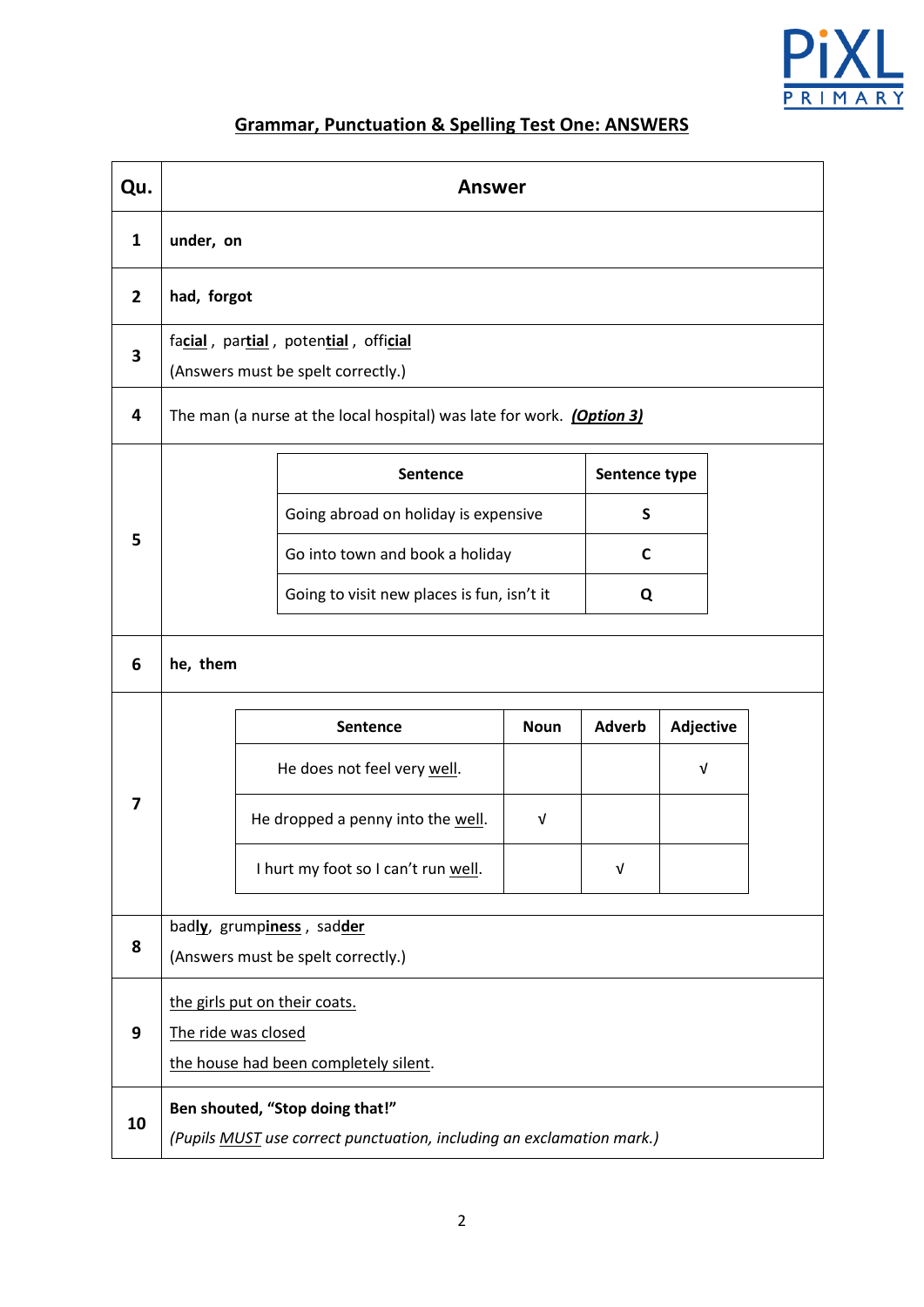

## **Grammar, Punctuation & Spelling Test Two: ANSWERS**

| Qu.                     | <b>Answer</b>                                   |               |               |  |  |  |  |
|-------------------------|-------------------------------------------------|---------------|---------------|--|--|--|--|
| $\mathbf{1}$            | as, and, so                                     |               |               |  |  |  |  |
|                         |                                                 | Singular      | <b>Plural</b> |  |  |  |  |
| $\overline{2}$          |                                                 | box           | boxes         |  |  |  |  |
|                         |                                                 | baby          | babies        |  |  |  |  |
|                         |                                                 | tooth         | teeth         |  |  |  |  |
|                         |                                                 | mouse         | mice          |  |  |  |  |
|                         | (Answers must be spelt correctly.)              |               |               |  |  |  |  |
| 3                       | runs, catches                                   |               |               |  |  |  |  |
| 4                       | , who were both exhausted from walking all day, |               |               |  |  |  |  |
| 5                       | Has he got a new bike?                          |               |               |  |  |  |  |
|                         | (Answers must be punctuated correctly.)         |               |               |  |  |  |  |
| 6                       | as a noun phrase (Option 3)                     |               |               |  |  |  |  |
|                         |                                                 | <b>Prefix</b> | Word          |  |  |  |  |
|                         |                                                 | un            | marine        |  |  |  |  |
| $\overline{\mathbf{z}}$ |                                                 | sub           | important     |  |  |  |  |
|                         |                                                 | dis           | calculate     |  |  |  |  |
|                         |                                                 | mis           | approve       |  |  |  |  |
| 8                       | The, some, a                                    |               |               |  |  |  |  |
| 9                       | did, have                                       |               |               |  |  |  |  |
| 10                      | remarkable, terrible, visible, portable         |               |               |  |  |  |  |
|                         | (Answers must be spelt correctly.)              |               |               |  |  |  |  |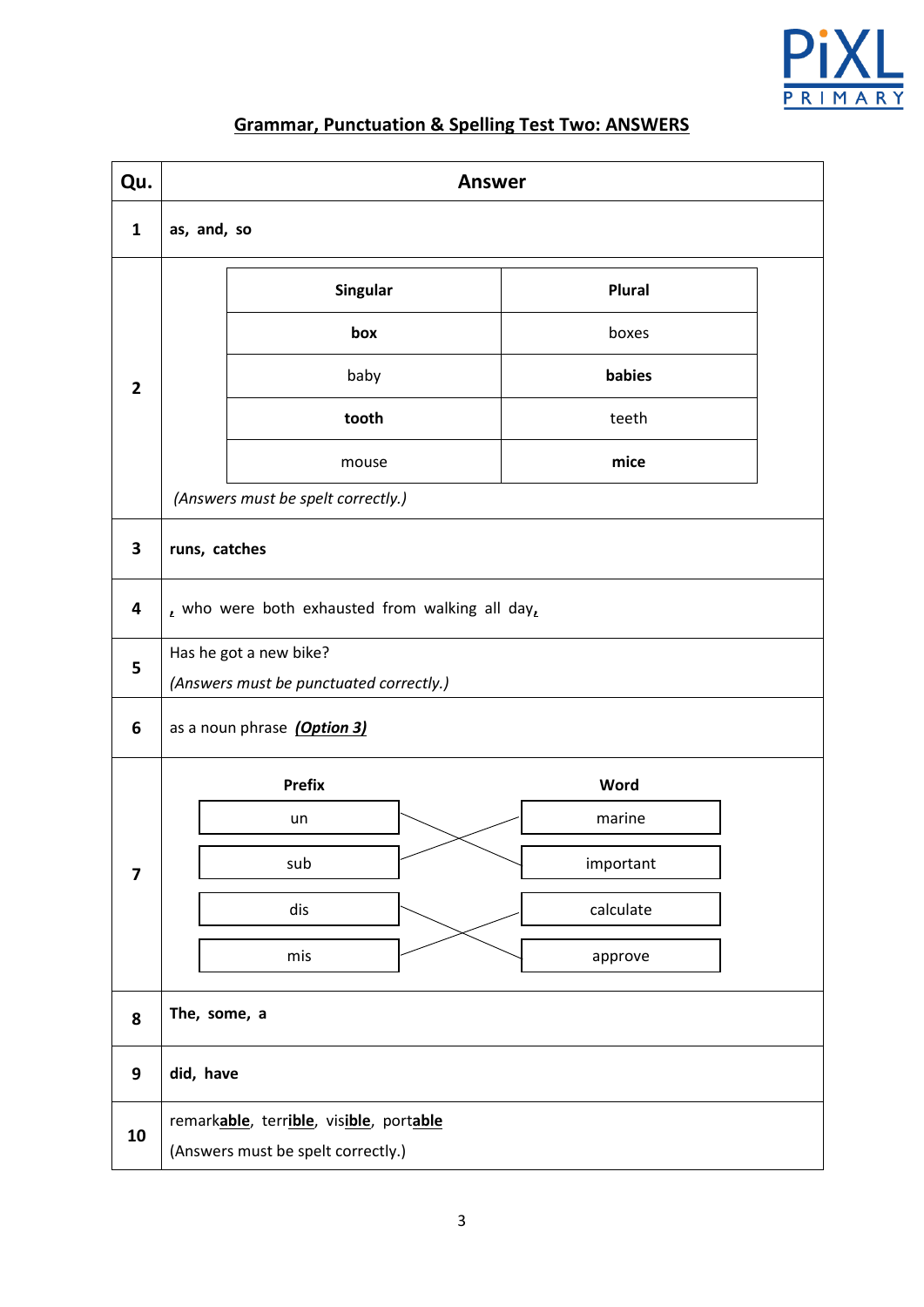

## **Grammar, Punctuation & Spelling Test Three: ANSWERS**

| Qu.            | <b>Answer</b>                                                                                                            |                                          |  |                        |                   |  |
|----------------|--------------------------------------------------------------------------------------------------------------------------|------------------------------------------|--|------------------------|-------------------|--|
| 1              |                                                                                                                          | <b>Expanded form</b>                     |  | <b>Contracted form</b> |                   |  |
|                |                                                                                                                          | they will                                |  |                        | they'll           |  |
|                |                                                                                                                          | I would                                  |  |                        | ľd                |  |
|                |                                                                                                                          | they have                                |  | they've                |                   |  |
|                |                                                                                                                          | will not                                 |  | won't                  |                   |  |
|                |                                                                                                                          | (Answers must be spelt correctly.)       |  |                        |                   |  |
| $\overline{2}$ |                                                                                                                          | What an amazing idea that was (Option 2) |  |                        |                   |  |
|                |                                                                                                                          |                                          |  | Modal verb             | Modal verb        |  |
|                |                                                                                                                          | The shopping must be put away            |  | shows certainty        | shows possibility |  |
|                |                                                                                                                          | in the cupboard.                         |  | $\sqrt{ }$             |                   |  |
| 3              | We might go for a walk after<br>dinner.                                                                                  |                                          |  |                        | $\sqrt{ }$        |  |
|                |                                                                                                                          | The children may go into the gift        |  |                        | $\sqrt{ }$        |  |
|                |                                                                                                                          | shop in pairs.                           |  |                        |                   |  |
|                |                                                                                                                          | We shall leave when it stops<br>raining. |  | $\sqrt{ }$             |                   |  |
| 4              | were, going, packed                                                                                                      |                                          |  |                        |                   |  |
| 5              |                                                                                                                          | mine / his / ours etc.                   |  |                        |                   |  |
| 6              | hear (Option 4)                                                                                                          |                                          |  |                        |                   |  |
|                | <b>Present tense</b>                                                                                                     |                                          |  | Past tense             |                   |  |
|                |                                                                                                                          | You sit                                  |  | You sat                |                   |  |
| 7              |                                                                                                                          | You drop                                 |  | You dropped            |                   |  |
|                |                                                                                                                          | You freeze                               |  | You froze              |                   |  |
|                |                                                                                                                          | You grow                                 |  | You grew               |                   |  |
|                |                                                                                                                          | (Answers must be spelt correctly.)       |  |                        |                   |  |
| 8              | bored, whether                                                                                                           |                                          |  |                        |                   |  |
| 9              | $-$ even the teacher $-$                                                                                                 |                                          |  |                        |                   |  |
| 10             | E.g. He kicked the ball, which was new.<br>E.g. He kicked the ball which had black spots on. (with or without the comma) |                                          |  |                        |                   |  |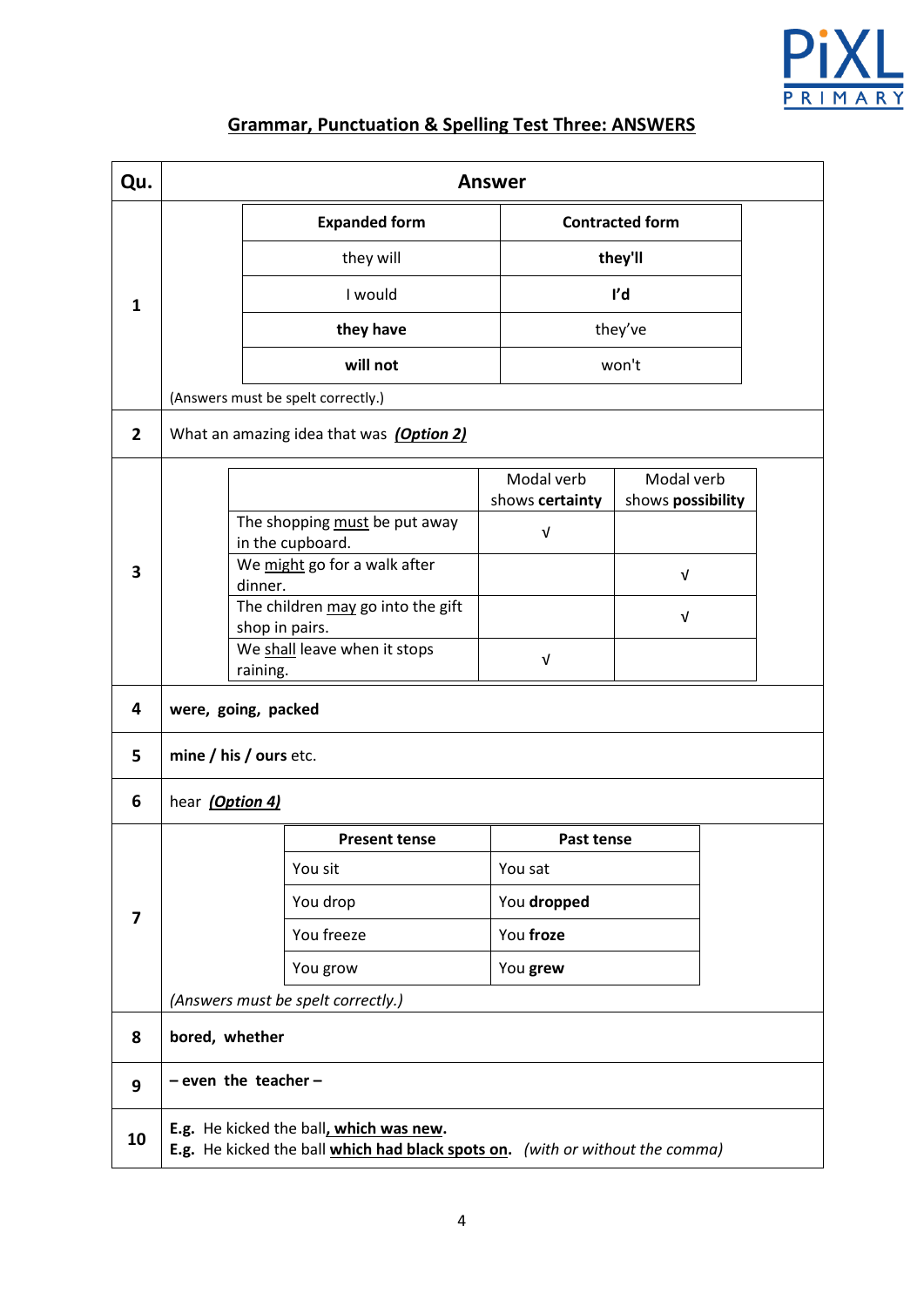

## **Grammar, Punctuation & Spelling Test Four: ANSWERS**

| Qu.          | <b>Answer</b>                                                                                             |                                             |                                                |  |  |  |
|--------------|-----------------------------------------------------------------------------------------------------------|---------------------------------------------|------------------------------------------------|--|--|--|
| $\mathbf{1}$ | Go and buy a few groceries. (Option 3)<br>Sign these letters and then give them back. (Option 5)          |                                             |                                                |  |  |  |
| $\mathbf{2}$ | When the boat arrived, Aimee<br>and Lewis stepped on board.                                               | Commas are used to<br>separate clauses<br>V | Commas are used to<br>separate items in a list |  |  |  |
|              | It was a very cold, wet and<br>windy day.<br>The long, green snake                                        |                                             | V<br>$\sqrt{ }$                                |  |  |  |
| 3            | slithered underneath a rock.<br>which                                                                     |                                             |                                                |  |  |  |
| 4            | "Stop it!" shouted Bobby. "I need to leave now." (Option 2)                                               |                                             |                                                |  |  |  |
| 5            | sadness, appearance<br>(Answers must be spelt correctly.)                                                 |                                             |                                                |  |  |  |
| 6            | did<br>were (Option 1)                                                                                    |                                             |                                                |  |  |  |
|              | <b>Sentence</b>                                                                                           | Subordinating<br>conjunction                | Co-ordinating<br>conjunction                   |  |  |  |
| 7            | It was fun although it was very<br>expensive.<br>We were only allowed a sandwich<br>or a salad for lunch. | $\sqrt{ }$                                  | V                                              |  |  |  |
|              | Despite leaving early, they still got<br>caught in the traffic.                                           | $\sqrt{ }$                                  |                                                |  |  |  |
| 8            | The class met their new teacher earlier.<br>D                                                             | В                                           |                                                |  |  |  |
| 9            | irregular, impossible, incorrect, illogical<br>(Answers must be spelt correctly.)                         |                                             |                                                |  |  |  |
| 10           | He bought lots of stamps.                                                                                 |                                             |                                                |  |  |  |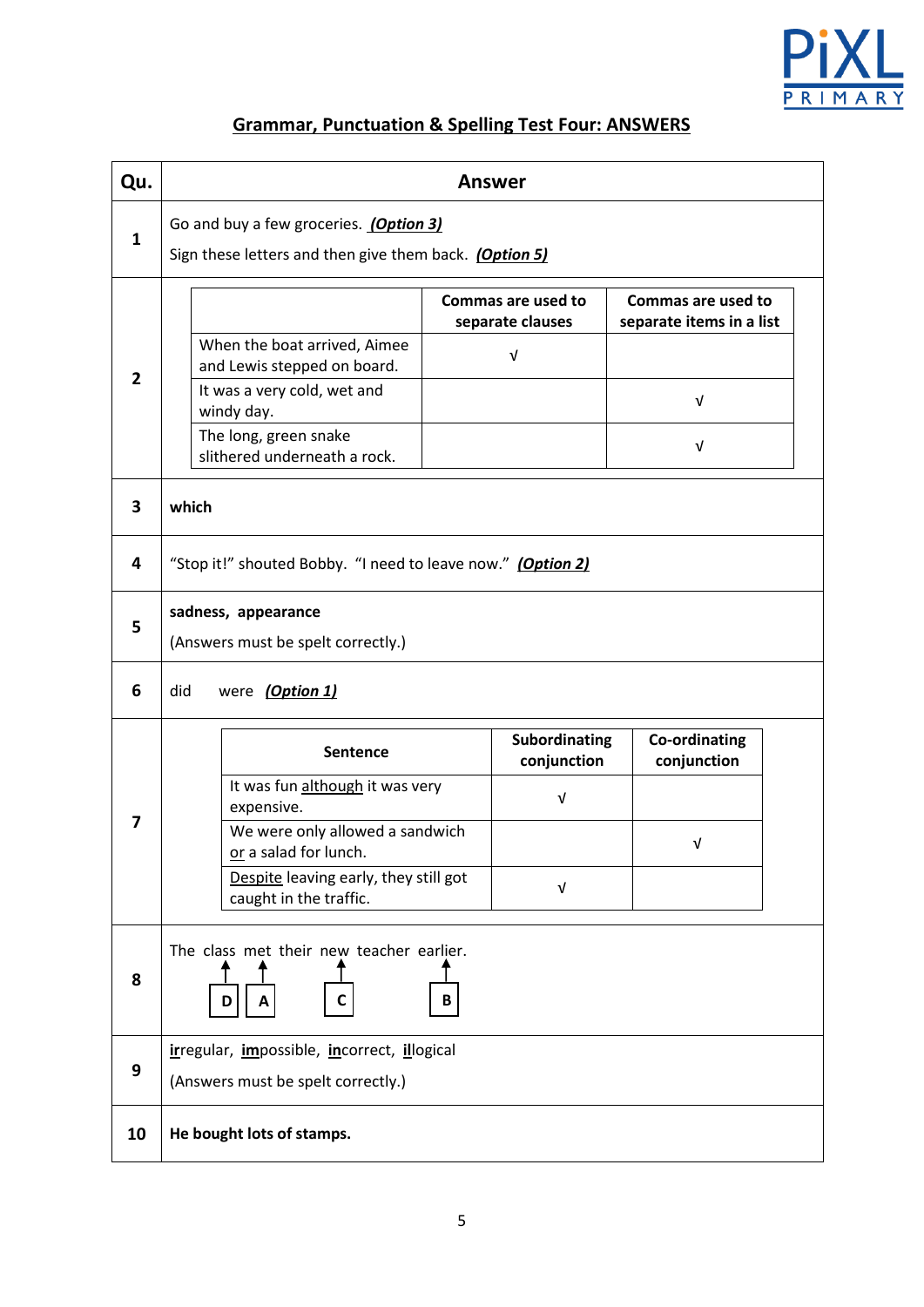

### **Grammar, Punctuation & Spelling Test Five: ANSWERS**